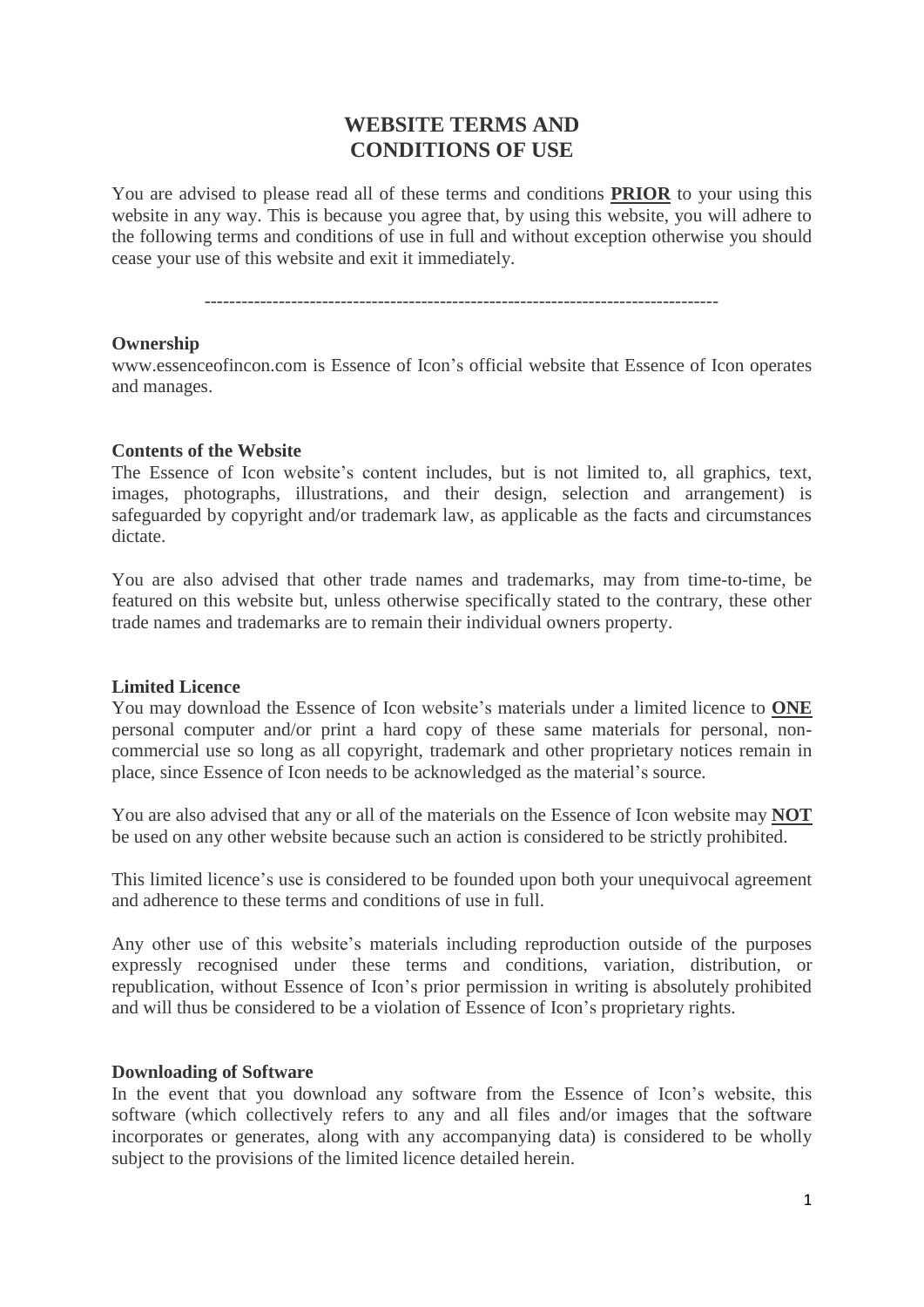Dependent on the facts and circumstances prevailing in a given instance, Essence of Icon and/or their supplier retain all right, title, interest and intellectual property rights in and pertaining to the aforementioned software. This means that you **DO NOT** have permission to provide for this software's distribution, sale, or transmission and to alter, modify or otherwise change it, including but not limited to its translation, decompiling, reverse engineering, disassembly, or provision for derivative works development.

## **Disclaimer**

The Essence of Icon website and all of its materials are provided without any kinds of express or implied representations or warranties.

Essence of Icon also expressly disclaims all representations and warranties, including, but not limited to, the need for fitness for purpose to the fullest extent that the laws that are considered to apply are allowed.

Essence of Icon also **DOES NOT** represent or warrant the information and/or facilities on or that may be accessed through the Essence of Icon website are accurate or will be free from defects, including, but not limited to, viruses or any additional elements that are harmful.

## **Users of this Website**

You assume all of the costs resulting from your use of the Essence of Icon website.

## **Limitation of Liability**

Where the applicable laws permit this, neither Essence of Icon nor any of their officers, employees, affiliates or other representatives will be held liable for any direct or indirect loss or damages (caused by negligence or otherwise) arising from or connected to the utilisation of, or inability to utilise, the materials in and/or facilities or services provided via the Essence of Icon website, including, but not limited to, indirect, special or consequential loss or damages, loss of data, income, profit or opportunity, property loss or damage and third parties claims.

In the event that this clause is found to be partially or wholly unenforceable in any jurisdiction, then Essence of Icon's total liability to you for all damages, losses, and claims in contract, tort, or otherwise exceed what you paid to access this website.

However, you are also advised that nothing in this clause will serve to limit and/or provide for the exclusion of any liability for personal injury or death resulting from any acts or omissions of negligence.

## **Indemnification**

By using the Essence of Icon website, you agree to always defend, indemnify and hold harmless CUFC and any and all of its officers, employees and agents from and against all liabilities, claims, damages, costs and expenses emanating from the website's use; material you post, upload, e-mail or otherwise transmit through the website; or your violation, breach or alleged violation or breach of this website's terms and conditions of use.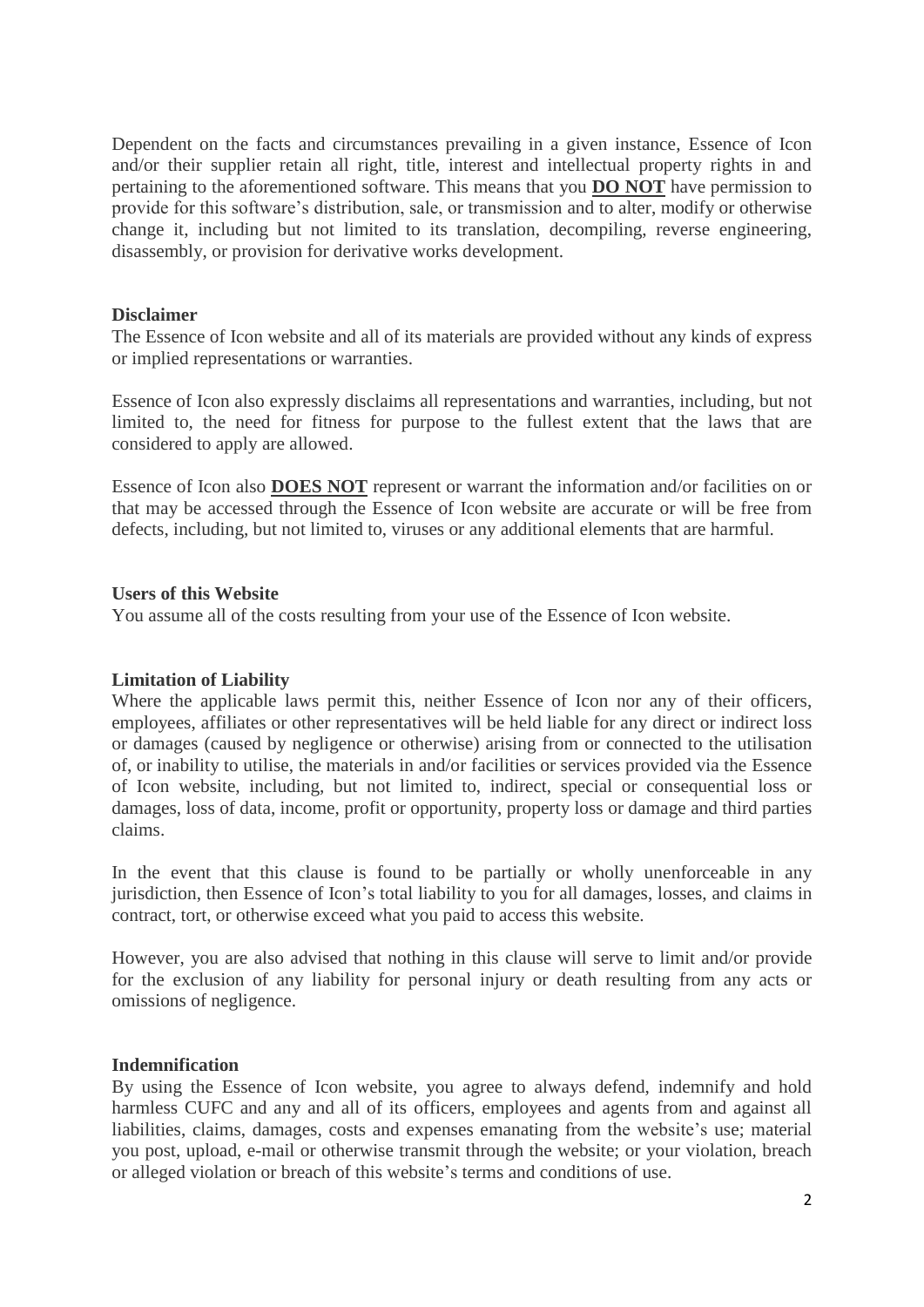## **Children under 16 years of age**

Anyone that uses the Essence of Icon website who is under 16 years of age **MUST** ask their parents/guardians before:

- (a) Either e-mailing Essence of Icon or asking Essence of Icon to e-mail anything to you;
- (b) Sending Essence of Icon any information;
- (c) Entering any content or playing any game which needs your personal information or offers you a prize which may be available at any given time;
- (d) Posting on any available bulletin board information or entering any available chat room;

# **AND/OR**

(e) Buy anything available online via the website.

Therefore, your ongoing use of this website and any of the other services that Essence of Icon offers, you confirm your parents/guardians have given you their full consent to use this website.

## **Links from this website**

From time to time, this website may include links to other websites owned and/or operated by third parties elsewhere on the internet for your convenience.

We **ARE NOT** and **DO NOT** claim to be responsible for the content of any website that Essence of Icon's website links to at any time.

We fully and unequivocally disclaim all warranties that may be express or implied regarding the contents accuracy, legality, reliability or validity on any third party website that our website links to and that such websites will be virus-free or not include any other elements that are of a harmful nature

## **Terms and Conditions of Use and Privacy Policy's Amendments**

Essence of Icon reserves the right to, at any time and without notice, add to, vary or remove any of these terms and conditions of use and our separate privacy policy which will apply as soon as they appear upon Essence of Icon's official website.

You agree that, by continuing to make use of this website, you accept any and all changes that are made to Essence of Icon's terms and conditions of use and our separate privacy policy at any time. With this in mind, each and every time you use this website, it is your responsibility to check these terms and conditions use and the separate privacy policy for any chances.

You are also advised that we could, from time-to-time, add, vary, discontinue, withdraw or suspend any other content on the Essence of Icon website at any given time, including, but not limited to, products and services features and specifications that the website describes or depicts at any time without notice and/or liability, temporarily or permanently.

## **Governing Law**